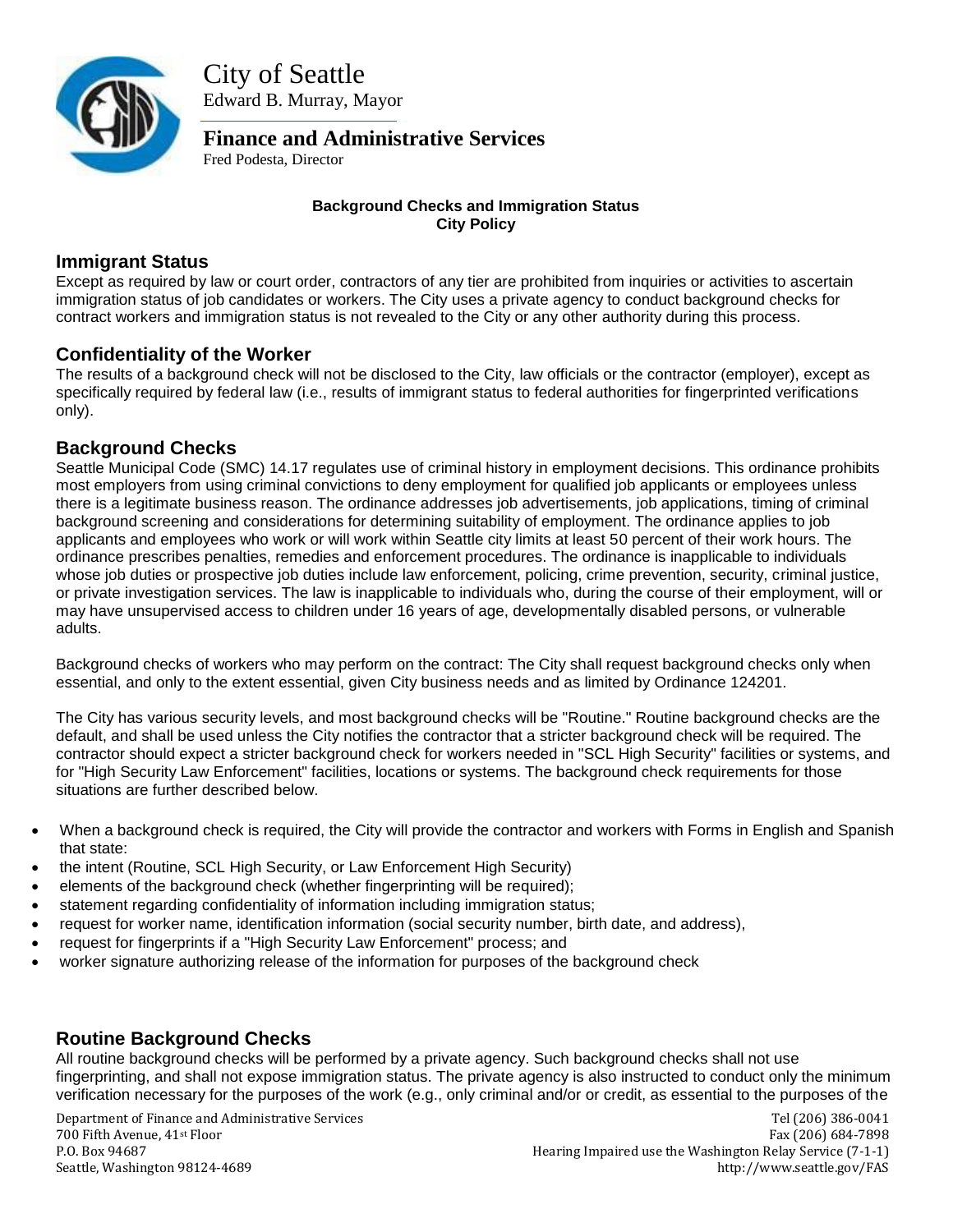work).

Routine background checks will search only United States federal, state, county or city court records, search international records, and records of convictions or releases from US prison or jail within the last 10 years. Workers will be asked to provide only enough information to conduct those searches.

Only as essential to City business and in compliance with Ordinance 124201, the City may require the private agency conduct additional verifications for certain jobs as follows. The City shall provide advance notice to the contractor if the background check will include any of these additional verifications. The contractor, in turn, will disclose this to workers whose names the contractor intends to submit:

- 1. A search for dependency actions.
- 2. A search for information on protection proceedings related to sex offender, assault, abuse, or exploitation of a minor, developmentally disabled person, or vulnerable adult, or domestic relations proceedings.

The costs for all background checks are borne by the City.

The contractor shall provide the private agency with completed forms for each worker that the contractor choses to submit. The forms will be submitted to the private agency in a timely way, so background and criminal checks are completed before work must begin. This date shall be established to allow sufficient time for the City to request and contractor to supply alternative worker names if the first verification process fails to yield a sufficient number of authorized workers to perform the essential services. The contractor will submit enough worker names for City authorization to allow the contractor to conduct the work. The contractor can submit more worker names than needed, to assure adequate coverage (i.e., back-up or emergency workers).

The City will receive and review results and notify the contractor of City acceptance or rejection of the worker(s). If a worker is rejected and additional names are required to complete the workforce for the project, the contractor will submit alternative worker's name(s) for background checks.

The contractor shall immediately notify the City of any change in a worker's criminal history or other relevant background. The City may request authorization from the worker to conduct a new background check for this or any other cause.

Below is a short restatement of Ordinance 124201; please refer directly to the ordinance for precise requirements:

- The Employer shall not advertise, publicize or implement any policy or practice that automatically excludes individuals with arrest or conviction records from full of part time (at least 50 percent) within the City.
- A criminal background check on a prospective worker for this contract at any tier, may be done only for applicants found as qualified.
- An arrest record is not proof of unlawful conduct. Employers may inquire about conduct related to an arrest to determine if there is a legitimate business reason to make a tangible adverse employment action based on that conduct.
- Employers shall not carry out a tangible adverse employment action solely based on an employee's or applicant's criminal conviction record or pending criminal charge, unless there is a legitimate business reason for such action.
- Before any tangible adverse employment action based on a criminal conviction record, the employer shall identify to the applicant or employee the information which they are relying upon and provide a reasonable opportunity to explain or correct that information.
- Employers shall hold open a position for a minimum of two business days to provide reasonable opportunity to respond. After two business days, employers may, but are not required, to hold open a position until a pending charge is resolved or adjudicated or questions about an applicant's criminal conviction history or conduct relating to an arrest are resolved.

#### **SCL High Security Background Checks**

In addition to the above, Seattle City Light (SCL) has regulatory requirements promulgated by organizations with jurisdiction over SCL, which require any contract worker given access to certain locations, systems or data ("SCL Designated Access") to undergo background and criminal check before given cyber or unescorted physical access to such locations, systems and/or data. The requirements apply to any contract worker that requires such access, and also requires a personnel risk assessment and security awareness training. If required access for the worker is subject to NERC, SCL will require workers undergo annual cyber security training offered by SCL.

1. SCL shall alert the contractor that the contract task is "High Security" as soon as known, which may be at time of bid or for a particular task after the contract is underway.